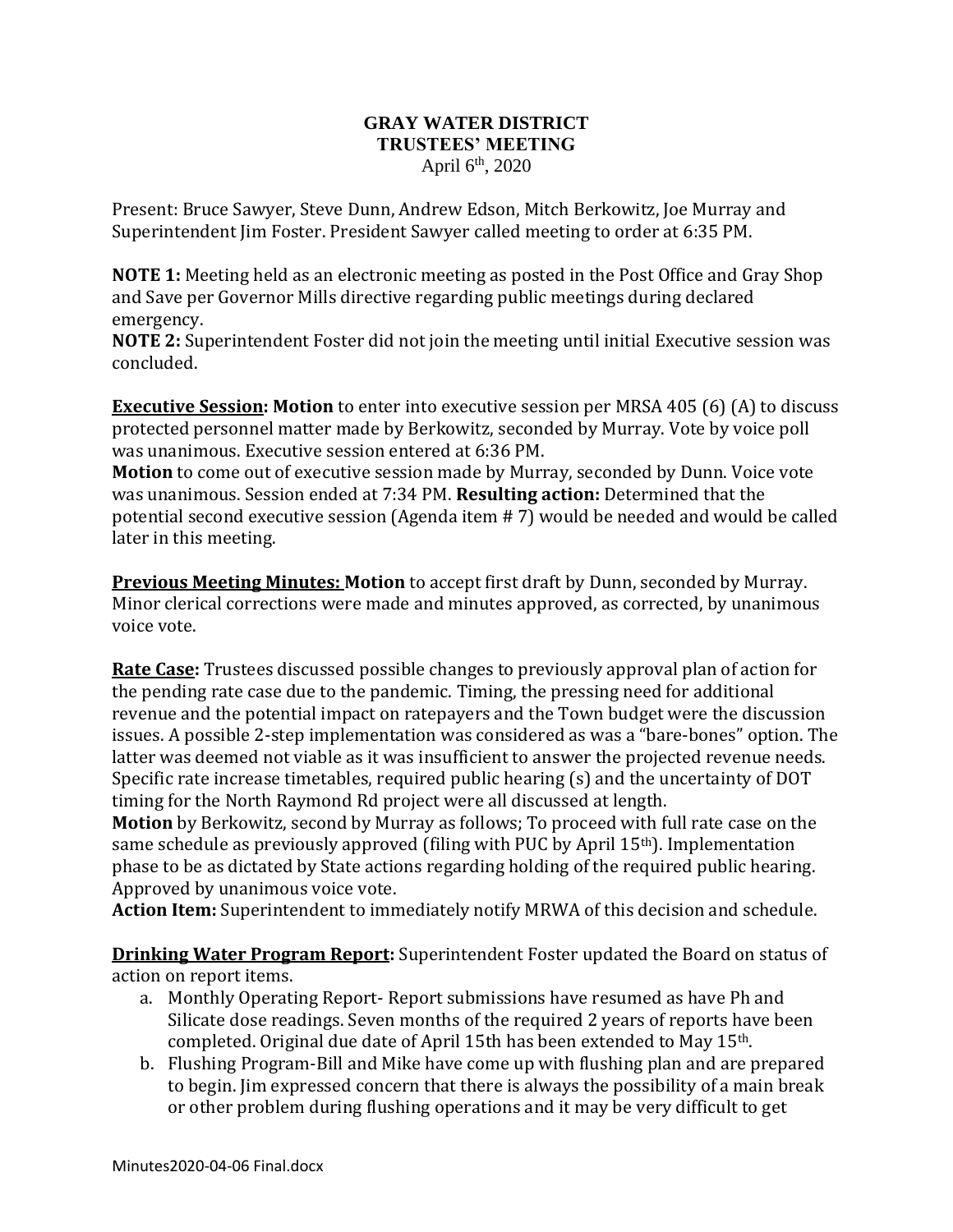contractor assistance due to the pandemic restrictions/concerns. Jim was directed to have them to go ahead but to proceed-with-caution. Original deadline to complete flushing by April  $30<sup>th</sup>$  was extended to May  $15<sup>th</sup>$ .

- c. Equipment Repairs-Repairs to the Ph meter/probe and silicate pump were reported as complete at the March 28th meeting.
- d. Backflow Device-Testing is pending with completion expected this week. April 30th deadline remains.
- e. Dry Mills Tank-Jim is trying to locate the previous tank inspection report. Report will be used to formulate the future course of action.
- f. Wellhead Protection-Not reported on. Not clear if this is to be included in the GWD Master Plan or is a separate plan to be developed. Clarification/follow-up with DWP is needed.
- g. Eyewash Stations-Not reported on. Status information needed.
- h. Telemetry Repair. System is older technology running primarily on MODEMs and leased phone lines. Not currently operable from the office and not dependent on the internet to function. Future discussions with Board needed to determine a path forward. Mitch will contact Jackman Water District for input on systems in operation at a similar size facility.
- i. Master Plan Update-Not reported on. Plan update is sorely needed. Future Board discussions needed on action plan including possible grant money to accomplish the update.
- j. Valve Exercise Program-Not Reported on. Status report needed.
- k. Reduction of Lead in Drinking Water Act-Jim reports that meter repairs no longer being done with non lead-free parts. Such parts in inventory will be turned in for scrap on our next run to the transfer station. Removed meters are being replaced with plastic body meters except for seasonal which are returned each season as long as they are operational. Jim expressed concern about the expense of this change and the lack of budget to fully implement.

## **Superintendents Report:**

- a. Russell School Fire-Jim called to scene after the fire due to resident complaint about sediment in water. He believes result of firefighter hydrant operations. Did not receive any other complaints and did not contact complainant directly due to pandemic concerns. States, in retrospect, he should have.
- b. Maine Power Options has offered a 3-year contract for electricity at .0561 per KWH. We currently pay .065 so this offers potential savings about \$1,100/yr. **Action Item:** Jim directed to proceed with accepting the offer.
- c. We were advised by Woodard and Curran that the oil/water separator testing fees will be going from \$1,200 to \$2,100 in new contract. After discussion it was determined the Town needs to be involved because this is a Town reimbursed contract. **Action item:** Jim to contact the Town Manager for guidance on how they would like us to proceed.

**Shut offs and Late Fees:** Decision to suspend has been made and publicized. No further action warranted.